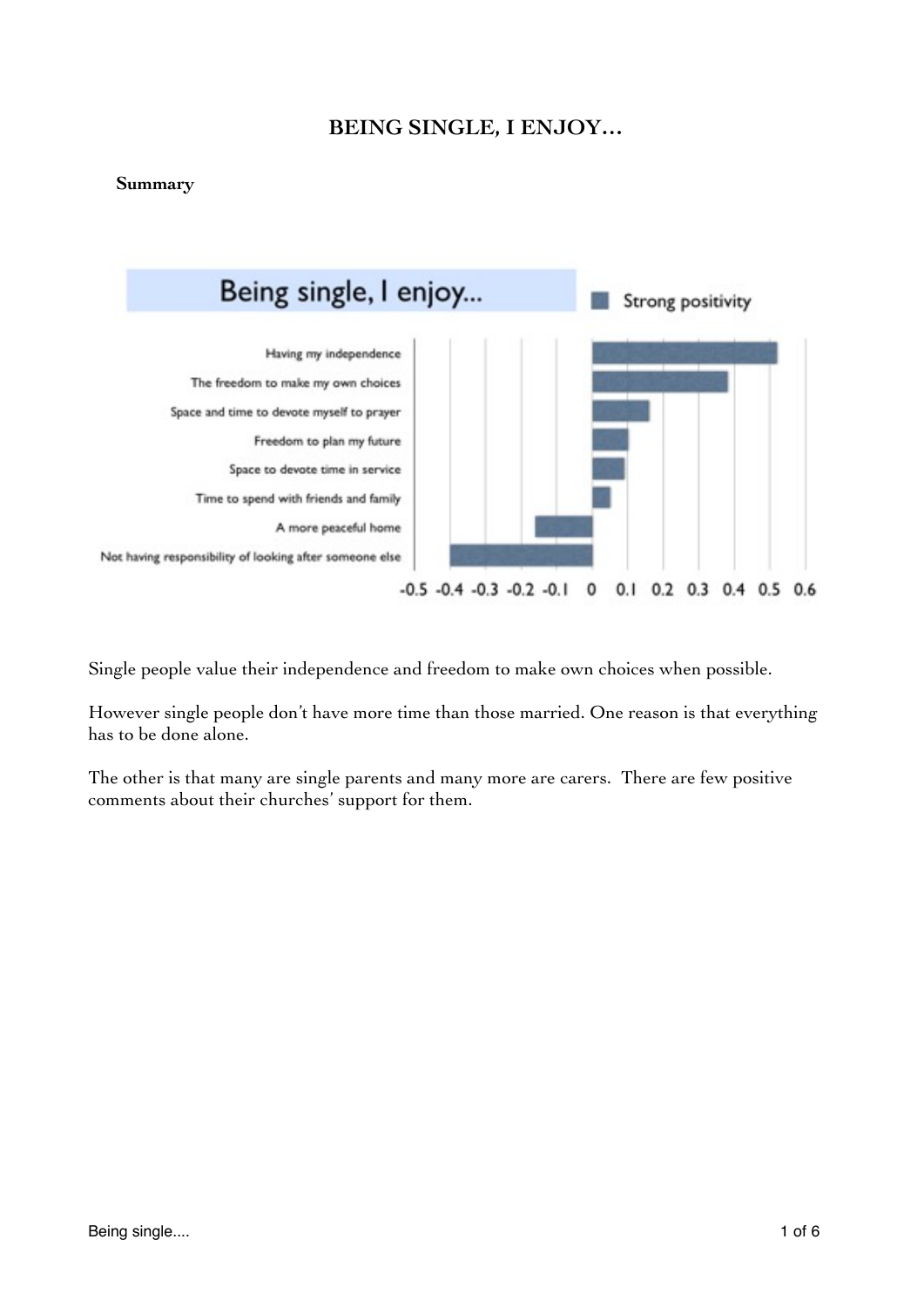### **Overview**

The mode, the commonest answer, for all questions was 'Agree'. The lack of use of a balanced scale around a 'Neutral/Don't know' and, as several commented, the leading nature of the questions, (The questions have a bias towards agreeing… 391) and that they were all asked positively, means that the mode cannot be relied upon as a stand-alone conclusion. Comments also suggest that making a choice was hard to do:

- *• 'Sometimes agree' means for me 'very often don't agree, but sometimes do'! (341)*
- *• Sometimes I would strongly agree with some of these suggestions, whereas other times I would disagree. It seems to me that how people feel about their singleness goes in 'waves' - sometimes you're fine with it, sometimes you can rejoice in it, other times you hate it! (278)*

# **You cannot compare…**

Many took issue with the implied comparisons inherent in the question or the wording of the question. Either they didn't answer or challenged the view that one would lose many of the assertions if one was married:

- *• I have never had a different marital status with which to compare my current marital status so I am not answering this question. (505)*
- *• As I've never been married it is hard to assess a comparative such as spending more time with people, in prayer etc. (433)*
- *• I am a single Christian woman who has been a Christian since early childhood. I have never been in a relationship so I don't know what it's like. Many of my friends are in the same position. (484)*
- *• You can be marriage and still enjoy your freedom , go on holiday and spend time with your family etc. (320)*
- *• It's hard being single has many positive aspects but I don't think you lose independence or being able to develop a ministry when married. (116)*

Others argued about the underlying premise which seemed to them about having more time, which was a prevailing theme in many of the comments:

- *• These questions are all based on the premise that single people have more time on their hands, which is, quite frankly, [wrong]. As a single person, you have to do your own shopping, cooking, cleaning and ironing, mow your own lawn, sort out your own financial affairs etc. etc., as well as arranging your own social life, because it's not waiting at home for you when you get back from work. There is nobody to help share this load. And you have to do all this on a single income, so you can't afford any paid help with domestic chores that you might be able to if you were in a couple. …So, no, actually, I don't have any extra spare time to devote to prayer and ministry… (537)*
- *• Having been married, I believe there are more benefits and that being married could actually enhance all the above statements. It is a misnomer that singles have more time and freedom. I find because I have to think of and do everything (work and home) my time is quite committed. Also not having partner can restrict holiday opportunities etc. e.g. no one to go with, single supplements, safety aspects of being a single woman on holiday etc. (589)*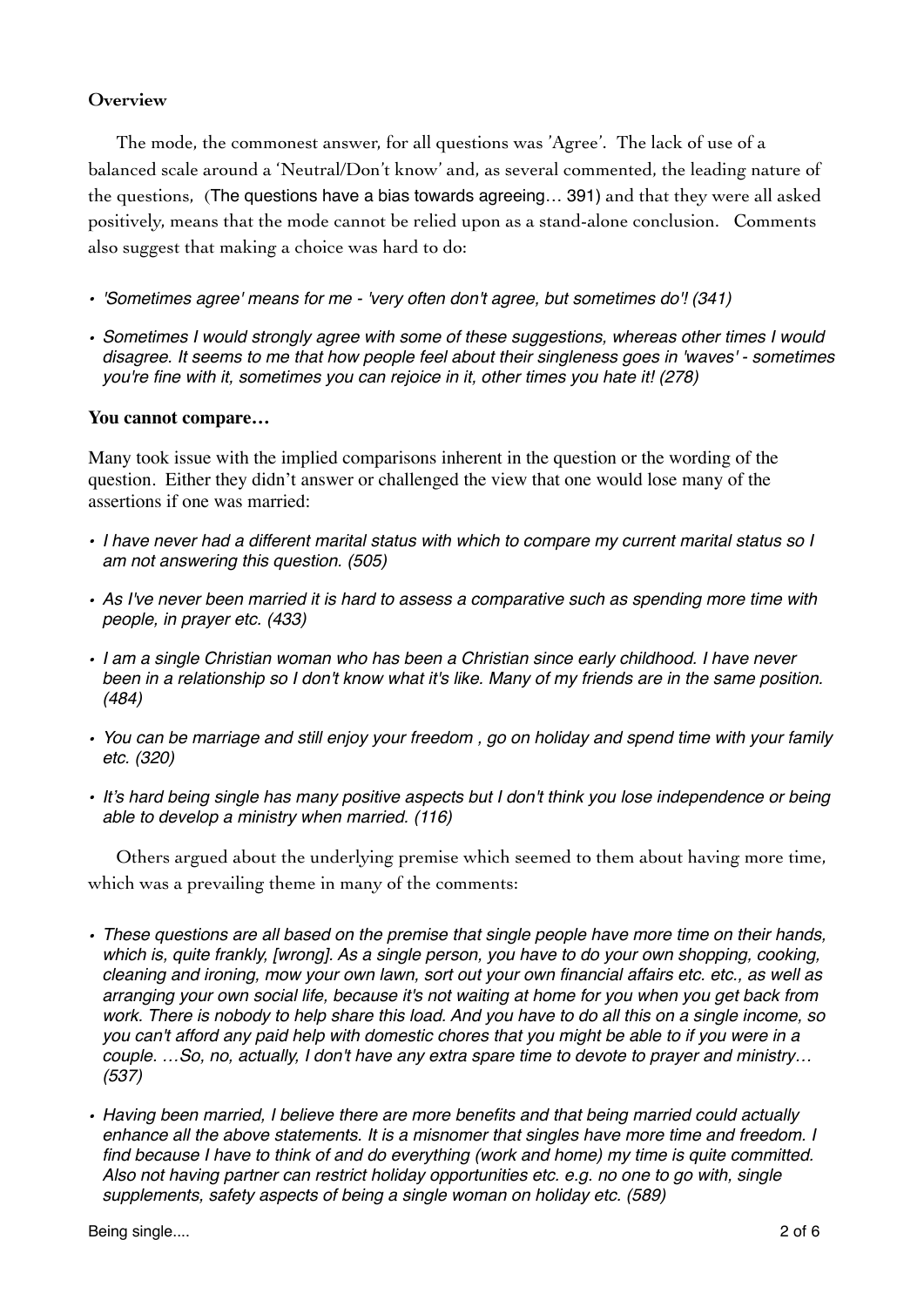- *• I think it is a myth that single people have more time. I am the breadwinner, the cook, cleaner, shopper, gardener, painter, decorator, and I am expected to serve in the church, which I do, and I am expected to be hospitable and social! (617)*
- *• Having my own home I actually feel that in a lot of ways I have less free time than I would if I was married - I have to do all the chores, there is no one to share the load with. I get exhausted working full-time and looking after the home, let alone trying to fit in a social life and church. (307)*

For this reason the analysis looked only at the ends of the scale, those who Strongly Agreed and those who Disagreed. We looked at a positivity measure between these two (the difference over the sum). Here differences start to emerge:

Being single, I enjoy…

- 0.52 Having my independence
- 0.38 The freedom to make my own choices (e.g. Holidays, when to see friends, etc.)
- 0.16 The space and time to devote myself to faith/prayer
- 0.10 The freedom to plan my future as I like
- 0.09 Having the space to devote time to help others or to pursue a ministry
- 0.05 The chance to spend more time with friends and family
- -0.16 A more peaceful home life, free from conflict as there is no one to argue with
- -0.40!! Not having the responsibility to look after someone else

The two aspects that single people value are having their independence and the freedom to make their own choices. At the other end, they don't enjoy not having the responsibility to look after someone else first because many are single parents through divorce or death of spouse, or that they are carers in their own home or others. In particular, many felt that it is single people are are more expected to care for others:

- *• Your questions pre-suppose singletons have more time than others this is not true we often are expected to do more because we are single; for example care for elderly relatives, a responsibility our married siblings seem to feel empowered to duck because they are "busier" (491)*
- *Am a carer for my father who has Alzheimer's but would love a family of my own. My married sister does nothing for my Dad. You feel much more responsible for your parents when you are single. I do however have lovely christian parents!! (562)*
- *• Looking after elderly parents has been described as the "single woman's burden" if you are single there is often a perception that you have more time than your married siblings to care for your parents - robbing you of time to put your own need for intimacy in relationship first and making finding someone less likely as you are worn out by weekends away looking after elderly relatives. (623)*

For similar reasons, they don't enjoy a more peaceful home life - partly because they have people to care for and partly because many share homes.

- *• I live with my twin sister so our home is definitely not free of arguing and conflict! (348)*
- *• Sharing a home with flatmates is not more conflict-free than sharing with family! (667)*

Being single.... 3 of 6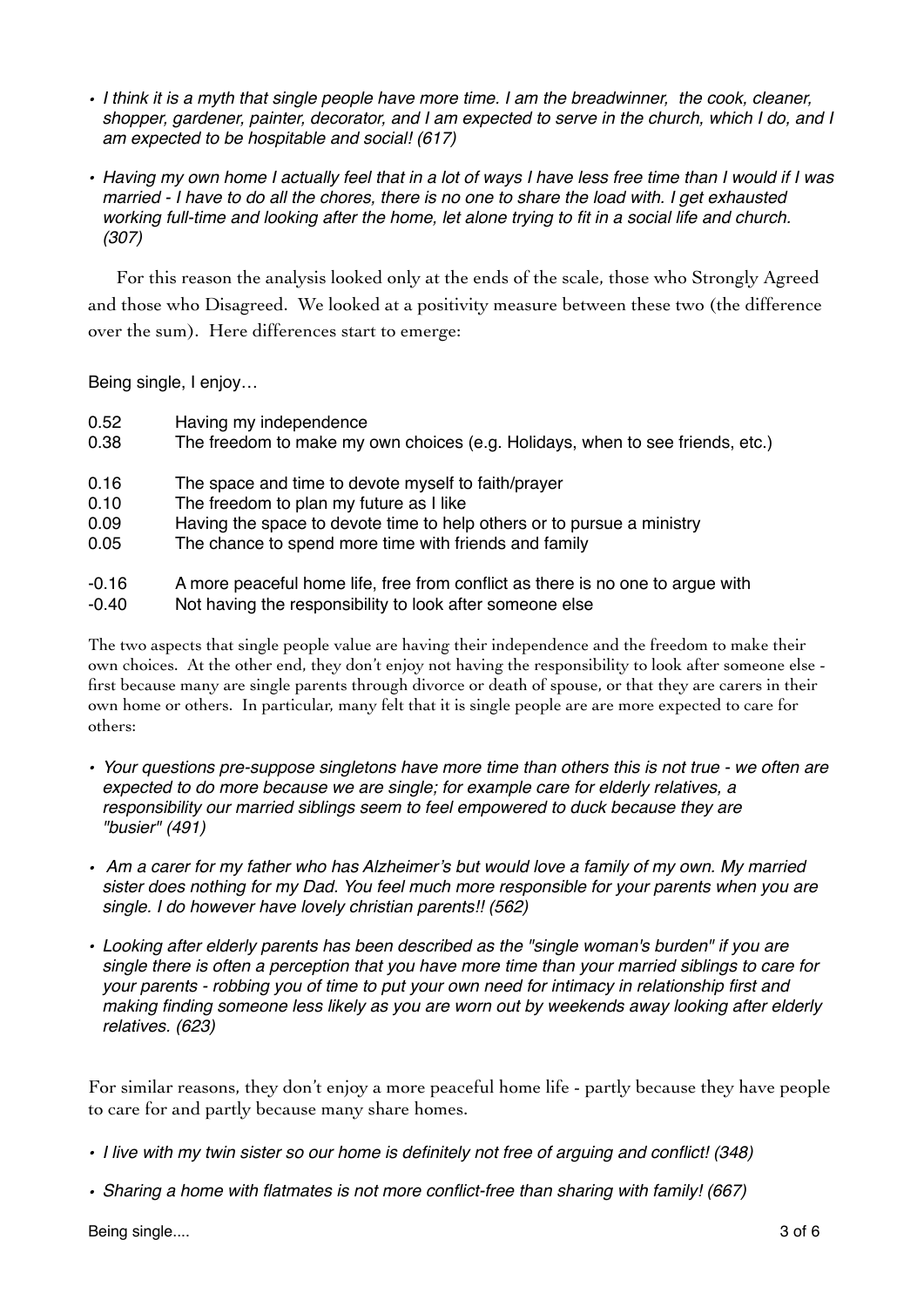*• I don't have a peaceful home life even though I am single - one of my adult daughters lives with me and she can argue for England! Also, I need to spend quite a lot of time with my elderly parents - my father is now very disabled - so I have little time for myself. (636)*

Respondents had been give the opportunity to add comments in response to:

**We want to acknowledge, how you answer the questions above may depend on you specific circumstances e.g. if you are a single parent or carer, please feel free to add your further comments.** 

681 made comments. Many responded by simply giving their particular circumstances. For example:

- *• Single mum of two preschoolers (77)*
- *• I am a mum to an 11 year old daughter who lives with her father. (363)*
- *• Single (379)*
- *• I am a widow with 3 children 11-15 years old (282)*
- *• 63 YEAR OLD DIVORCED BLOKE........ Now meeting someone through CC. I am blissfully happy. Really ecstatically happy !!!!!!!! (634)*

Others took the opportunity not only to say something about their situation but also to express their feelings about them.

- *• I am an independent person but I would rather share my life with someone else. (404)*
- *• To be honest... my faith is weaker than ever, as I am angry with God for the situation that I am in. I feel like I'm a stroppy teenager having a sulk because I haven't got what I want, and although I know that God doesn't work like that, I find it hard to change how I feel. I do appreciate some aspects of being independent, but I would much rather be in a relationship. (409)*
- *• God has taught me to really enjoy and embrace my singleness...and to try and seek my affirmation from Him because, regardless of other peoples perceptions, I am a whole and complete woman WITHOUT a husband. Even though I feel ignored or undervalued at church, God values me very much. (274)*
- *• I am 49 and I cope well with being single 99% of time. All of a sudden, it hits that I am single, always have been so , am still a virgin and feel like a freak! Other single friends have similar experience. God helps me to get through these times (358)*

Given the invitation was to note specific circumstances and many were very specific, the answers have not been analysed in the same way as all other comments. Instead we note here some of the broader categories: single parents, carers, the disabled and those widowed.

#### **Single parents**

- *• I am a single parent to a five, three and one year old so don't have much spare time to do any of the things above but I would love too :) (29)*
- *• Church struggles to be sensitive to needs of single parents. Practical needs, role model needs of children , emotional…(185)*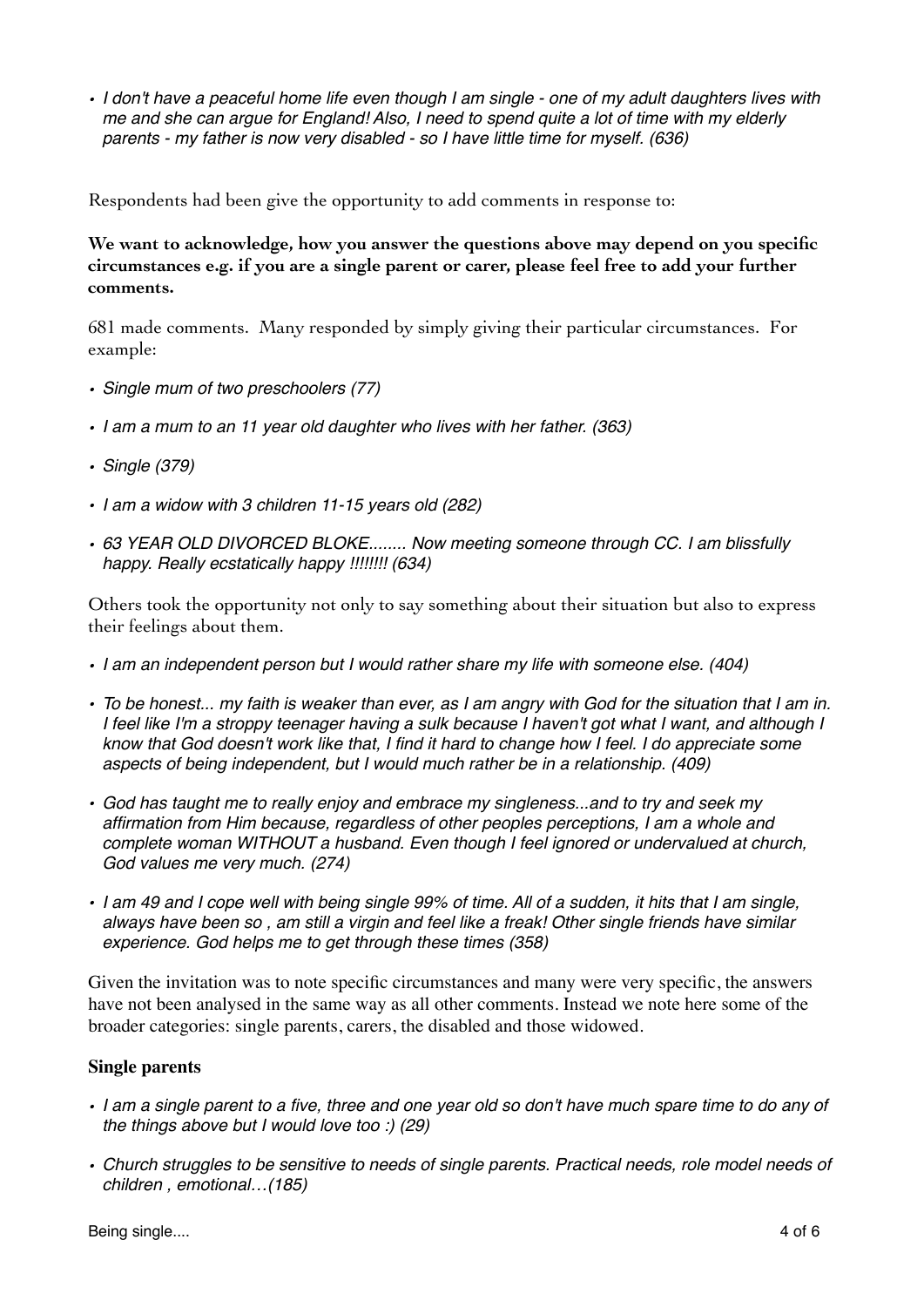- *• As a single parent due to being widowed when my son was 10, I have found singleness to be a challenging status - especially working full-time. I am in a position not of my choosing. (204)*
- *• The demands of single parenting really difficult, all responsibility on my shoulders, finances stretched, working hard and running home on my own exhausting nobody to share life and responsibilities with, nobody to pray with, feel lonely, isolated, and unloved. (273)*
- *• I am a single parent so have very little personal free time . I had more when I was married with the children's father helping me. (327)*
- *• I have had absolutely no support as a single parent from church. I get more support from non christians. Being extremely shy means asking for help is difficult. (364)*
- *• Being single with children and no assistance from church family to help me look after my children means i cannot attend church events in evenings and some other times. I have no time for myself or opportunities for developing my ministry/calling as I am always at home with my children in the evenings. (524)*
- *• I am a single never been married adoptive mother. I have huge responsibilities but am sometimes saddened that whilst other members of church are supported in order to allow couples to take time out to be with each other no one ever thinks I might like to have some help to be able to go out occasionally! I cannot attend a house group as it is too expensive to get a babysitter and cannot host as my house is too small and my daughter too unsettled to be able to cope anyway. However attending a house group is almost seen as being indicative of one's commitment to Jesus. I am very limited in what I can offer in terms of ministry to church as my daughter's needs are very great and can be made to feel quite guilty about this. (191)*
- *I divorced my husband following his departure to another woman however I still run a home for my grown-up university student daughters so I am single but not single. With the added problems of support to build a new life but resistance to any change, consequently any new relationship I enter into is viewed with suspicion and not accepted. They want me to be happy but can't take further change in their lives..... I am still working on the solution to this. (315)*

# **Carers**

- *I am a carer for my elderly mother. (243)*
- *• I am a single carer and feel these comments reflect the average christian's views. I chose to adopt my daughter as a single carer and found we fitted in more when she was younger. Now the church doesn't know what to do with either of us! (34)*
- *• I have the responsibility to look after my mother as a single I feel I have no support in that (639)*
- *I was a PT carer for my mum and being single, and not having anyone to support me was very hard indeed. (627)*
- *• I am a full time working woman, for a few years I had extra responsibility of looking after parents every weekend but they are now in a residential home. However, I am now left with no close family and am on my own. I have spent the last two Christmas Days on my own with nobody from my church even asking my circumstances. I am independent and can cope but it's a bit of a lonely life sometimes and I would not wish to be invited to somebody's for the sake of it, in fact if they do not embrace me most of the year I would rather they did not bother at Christmas. (601)*
- *• I choose to be a carer of a sibling, so I have those responsibilities. My life is still very busy at times. It is a myth that the single life is care-free. (130)*